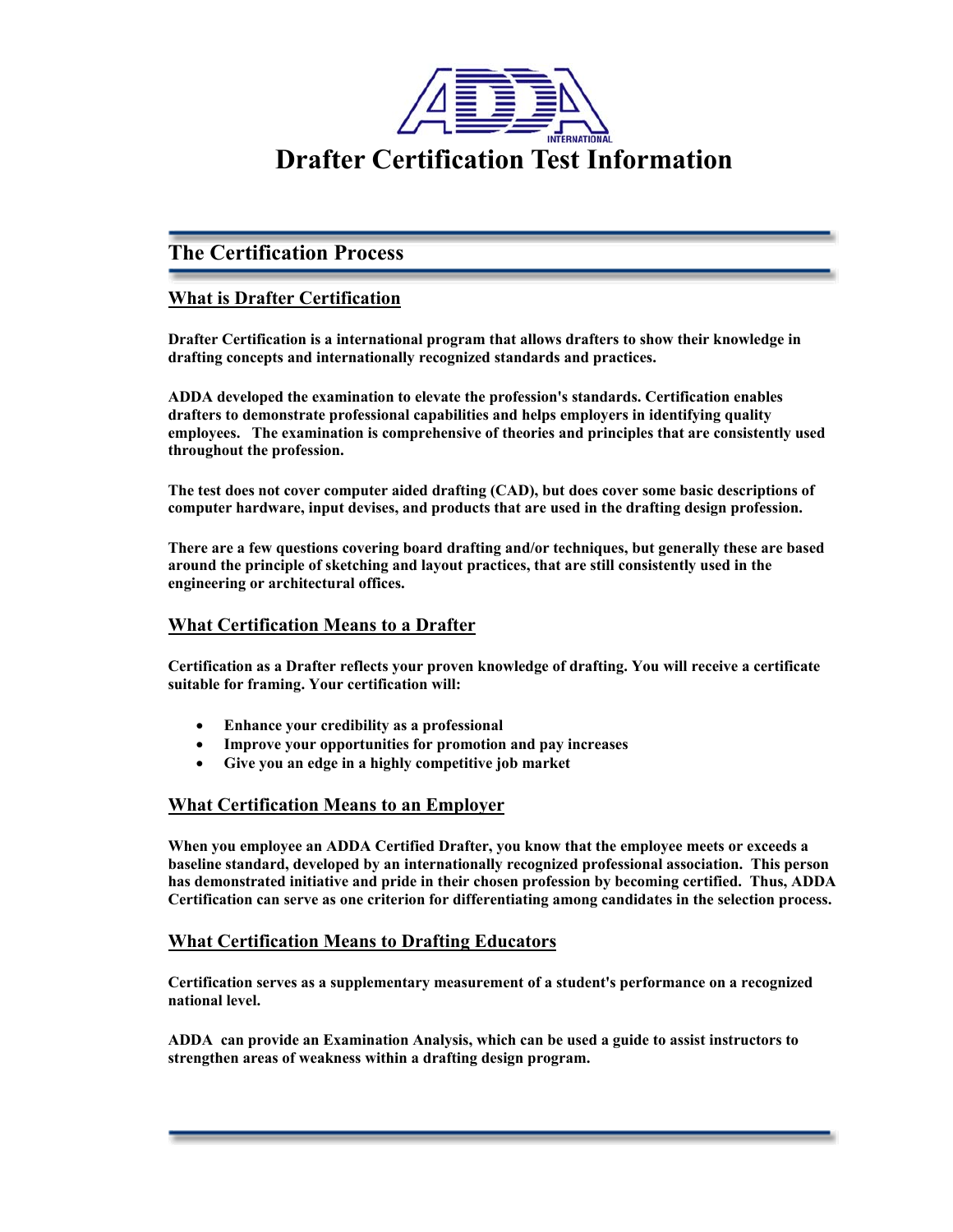**Certification consists of completing the Application for Certification, and achieving a passing percentile of 75% on the Drafter Certification Examination, administered periodically at test sites throughout the country.** 

#### **The Drafter Certification Test**

**The time allowed for the Drafter Certification Examination is 90 minutes. The questions presented cover a wide assortment of situations normally encountered in the drafting profession. An individual's experience and education in drafting will be challenged with this examination. The examination does not require specific knowledge of design or of computer programs, but is a general knowledge examination based on theories and principles designed to allow individuals to demonstrate their expertise in the drafting profession.** 

## **Eligibility**

**The ADDA Drafter Certification Program is open to all individuals, regardless of experience and formal education. Membership in ADDA is not required for you to take the examination or become certified.** 

**ADDA does require re-certification for all successful candidates. ADDA Drafter Certification is valid for a period of five years.** 

#### **Certified Drafter Renewal**

**Professional Members – Proof of employment in the design drafting profession for a period of no less than three years** 

**Non-Members - Poof of employment in the design drafting profession for no less than three years, and pay a \$35.00 renewal fee.** 

**There is no grace period for renewal – Certification expires on the fifth anniversary of the date the certificate was issued** 

**ADDA will make every attempt to notify certificate holders 90 days prior to the certification expiration date. However, it is the soul responsibility of the Certified Drafter to renew certification prior to the expiration date. Once the Certification expires, re-examination is required.** 

## **Test Location & Examination Application**

**The Drafter Certification Examination may be taken in various locations all over the U.S. Choose the location nearest you, or contact the corporate office for an approved examination site. It is the responsibility of the applicant to make arrangement for dates and times to take the examination.** 

**Complete the Examination Application, and mail it to the corporate office, with your check, money order, or credit card information once arrangement and schedules have been made to take your examination.** 

**ADDA will make arrangements to have the test and materials available.**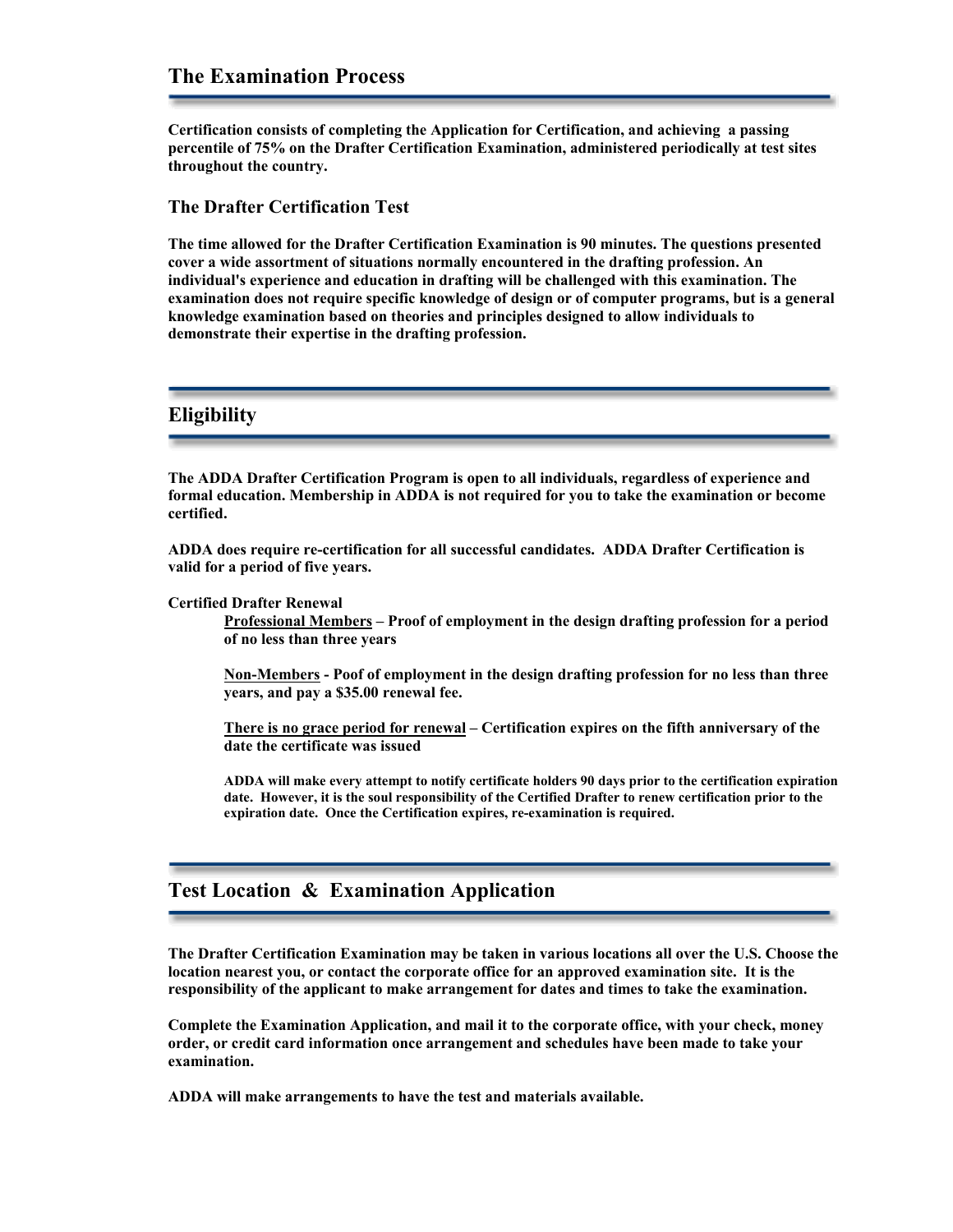## **Test Format**

**The test is a "pass-fail" format. 75% correct responses are required to pass. It contains clear and concise multiple choice questions. Before taking the test, it is recommended that a general review of a drafting text book, covering the area to be tested, be completed. No reference material is allowed.** 

**The multiple choices questions contained in the test are:** 

- **1. Matching**
- **(a) Terms to definitions**
- **(b) Graphic symbols to definition**
- **(c) Terms to graphic representations**
- **(d) Selection of correct pictorial representation to orthographic representation**

**2. True or False** 

**3. Multiple Choice** 

**(a) Choose the correct missing views** 

**(b) Choose the correct phrase to complete sentence** 

**These formats are mixed, i.e., missing views identified by matching and/or multiple choice. The test is not a drawing test nor does it require essay answers; therefore, answers are not subject to the grader's interpretation.** 

### **Test Areas**

#### **1. Object representation**

- **(a) Orthographic** 
	- **(1) Multiview projection**
	- **(2) Sectional views (manufacturing and architecture)**
	- **(3) Primary auxiliary views**
	- **(b) Pictorial views (specifically, isometric interpretation)**

**2. Symbol/term knowledge (on a basic level) including symbols for** 

**(a) Dimensioning and notes (manufacturing and architecture, both nomenclature and convention)** 

**(b) Sectioning (manufacturing and architecture)** 

- **(c) Welding**
- **(d) Geometric dimensioning and tolerancing**
- **(e) Manufacturing processes**
- **(f) Working drawings (manufacturing and architecture)**
- **(g) Fits and tolerances**
- **(h) Scales, lettering and lines**

#### **3. General drafting standards (manufacturing and architecture)**

- **(a) Title blocks**
- **(b) Face of drawing**
- **(c) Drawing release procedures**
- **(d) Record keeping**
- **(e) Reproduction**
- **(f) Typical drafting department procedures**
- **4. Basic geometric construction/analysis**